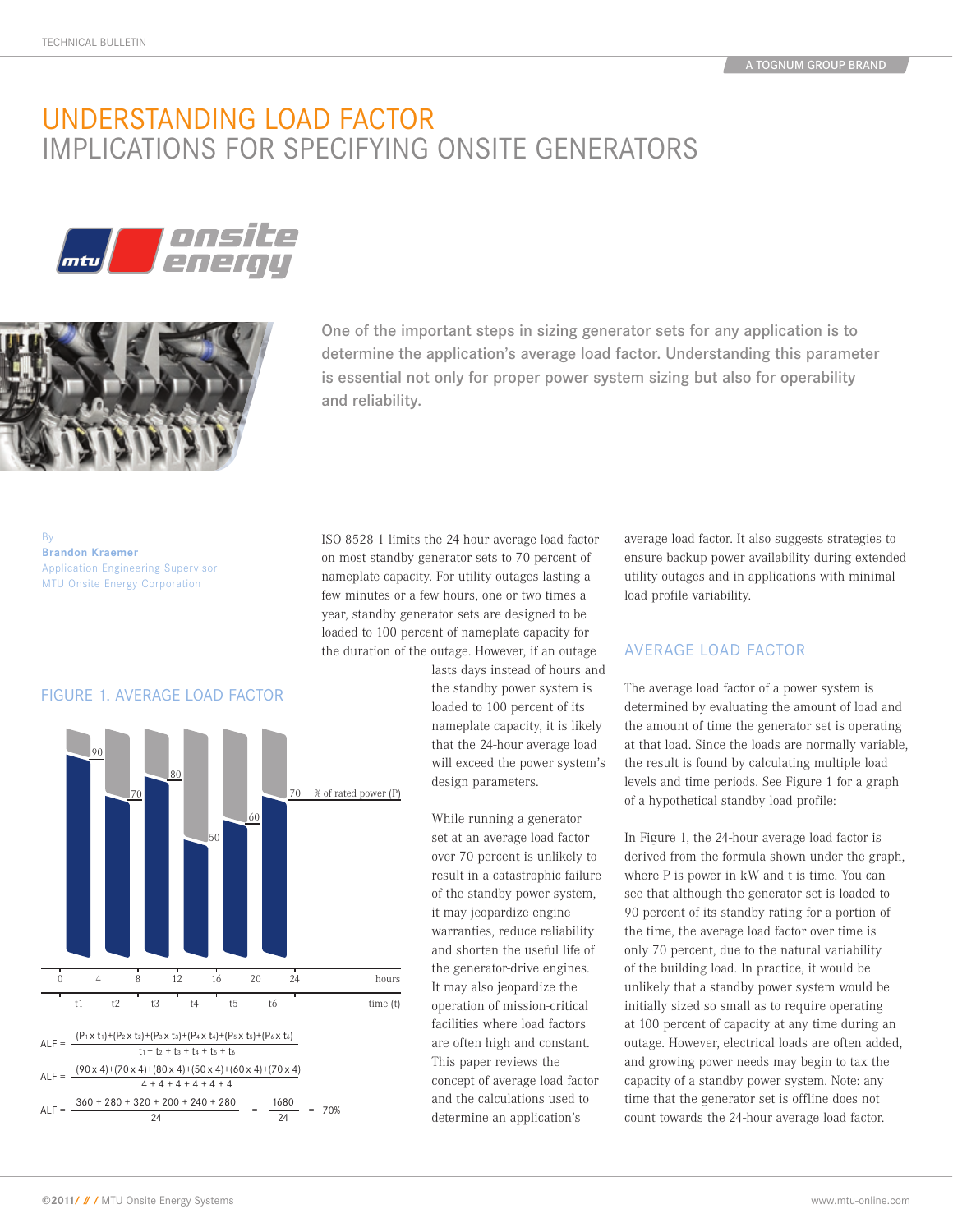#### High mission-critical load factors

For most facilities with properly designed emergency standby power systems, the possibility of exceeding a power system's 24-hour average load factor limitation is remote. This is because most commercial facilities have variable load profiles that reduce the likelihood a power system's 24-hour average load factor limitation will be exceeded, even during an extended outage. Many facilities also have noncritical loads that can be taken offline during extended outages to reduce the average load factor on the standby system, if necessary.

However, many mission-critical facilities have large, less varying loads that can severely stress standby power systems during an extended power outage unless steps are taken during system design to accommodate the potential for a higher average load factor. Two examples of missioncritical facilities with high load factors are data centers and semiconductor manufacturing. In data centers, the computer servers and HVAC equipment create high electrical loads that can vary little over time. Similarly, very high load factors are found in semiconductor foundries, where electric furnaces cannot be shut down without destroying large amounts of product.

As a result of these large, steady electrical loads, the load profile in a mission-critical application is likely to have less variability, in turn putting a more constant demand on the standby power system. Less load variability results in a higher average load factor that will require either: 1) specifying a system with larger or more generator sets capable of a 70 percent load factor; or 2) specifying generator sets capable of higher than a 70 percent load factor.

In Figure 2, you can see that while the generator sets are not loaded to 100 percent of their standby rating at any time, the average load factor during the outage is near 85 percent. In this case, the customer has taken advantage of generator sets capable of an 85 percent load factor that can deliver more than 20 percent additional kilowatts than generator sets rated to only a 70 percent average load factor.

#### Defining standards for generator sets

Standards that apply to all generator sets are those established by the International Organization for Standardization (ISO). ISO defines how to measure and rate many quality and performance parameters. All major generator set manufacturers utilize this standard to communicate their generator set ratings to their customers. In particular, ISO 8528-1 describes how to establish generator set ratings, measure performance and evaluate engines, alternators, controls and switchgear.



Average Load Factor = 85%

ISO-8528-1 sets a maximum 24-hour average load factor capability of 70 percent for both standby- and prime-rated generator sets, unless a higher average is agreed to by the engine manufacturer. This means that a 3,000 kW generator set meeting this standard must be able to provide an average of 2,100 kW per hour over a 24-hour period. In emergency standby applications, this means that the average load factor that can be sustained by most generator sets over an extended outage of 24 hours or more can not exceed 70 percent of the nameplate standby rating, a factor that affects generator set sizing. In contrast, MTU Onsite Energy allows an 85 percent average load factor on emergency standby rated generator set models above 200 kW. For example, an MTU Onsite Energy 3,000 kW generator set can deliver a 24-hour average of  $2,550$  kW  $-$  a difference of 450 kW. For certain applications involving multiple generator sets, this higher average-load-factor capability may reduce the number of generator sets needed to supply the load.

#### ISO-8528 defines categories of generator set power output ratings:

*Emergency Standby (ESP) Rating*—The ESP rating is the maximum amount of power that a generator set is capable of delivering, and it is normally used to supply facility power to a variable load in the event of a utility outage. No overload capacity is available for this rating. ISO-8528-1 limits the 24-hour average output to 70 percent of the nameplate ESP rating unless the manufacturer allows a higher average load factor. Figure 3 shows a typical load profile for an ESP-rated generator set.

## FIGURE 2. MISSION-CRITICAL LOAD PROFILE Figure 2. mission-critical load profile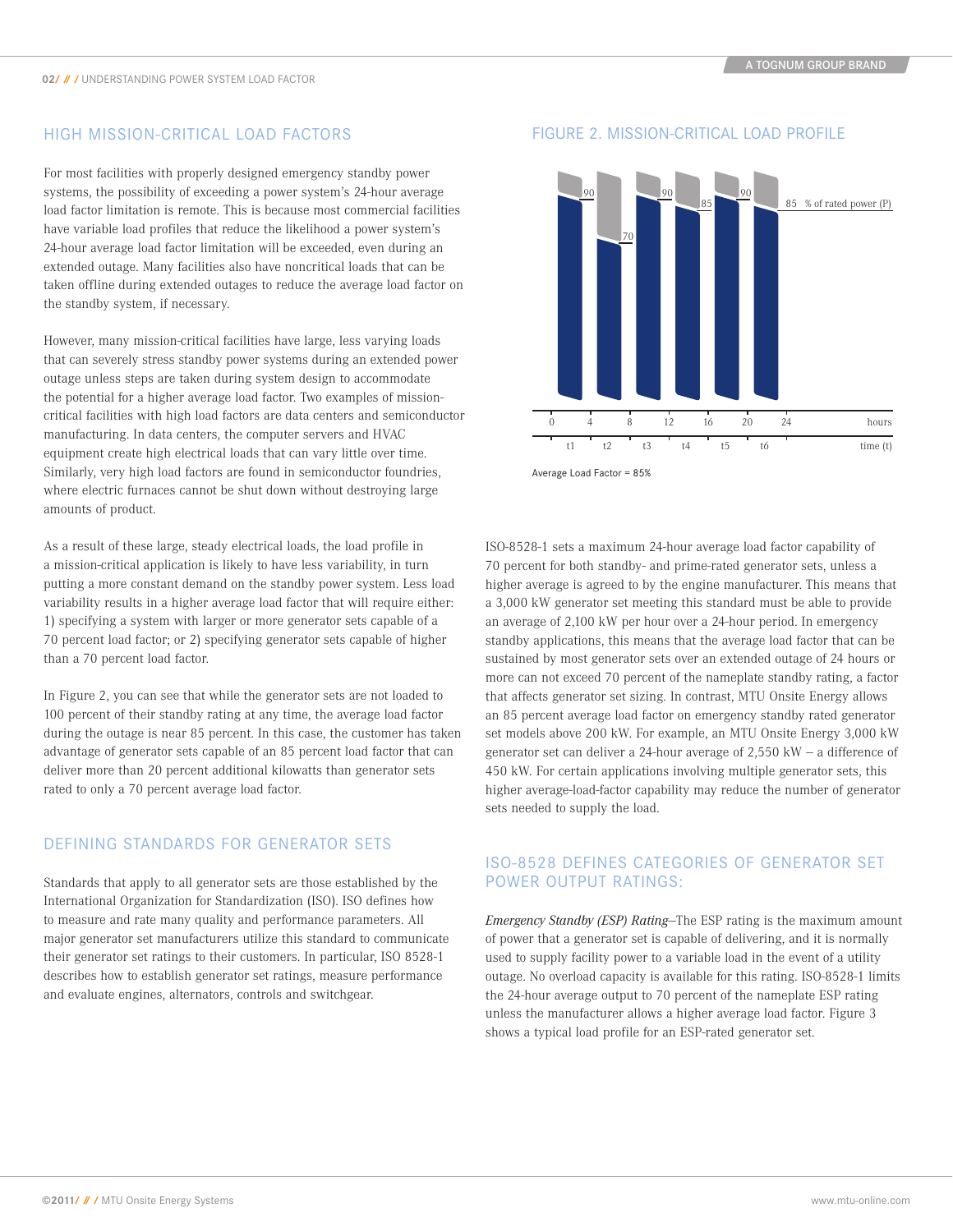

*Prime-Rated Power (PRP)*—A prime-rated generator set is available for an unlimited number of hours per year in a variable-load application, as long as the average load factor does not exceed 70 percent of the nameplate rating, unless the manufacturer allows a higher average load factor. This rating allows an overload capacity of 10 percent, but that additional capacity should not be used for more than one hour in every 12. The prime power rating for a given generator set is typically 10 percent lower than the standby rating. Figure 4 shows a typical load profile for a PRPrated generator set.

*Continuous Power Rating (COP)*—The continuous power rating is used for applications where there is no utility power and the generator set is relied upon for all power needs. Generator sets with this rating are capable of supplying power at a constant 100 percent of rated load for an unlimited number of hours per year. No overload capability is available for this rating. The continuous power rating for a given generator set is typically 25-30 percent lower than the standby rating. Figure 5 shows a typical load profile for a COP-rated generator set:



#### Figure 5. typical cop load profile